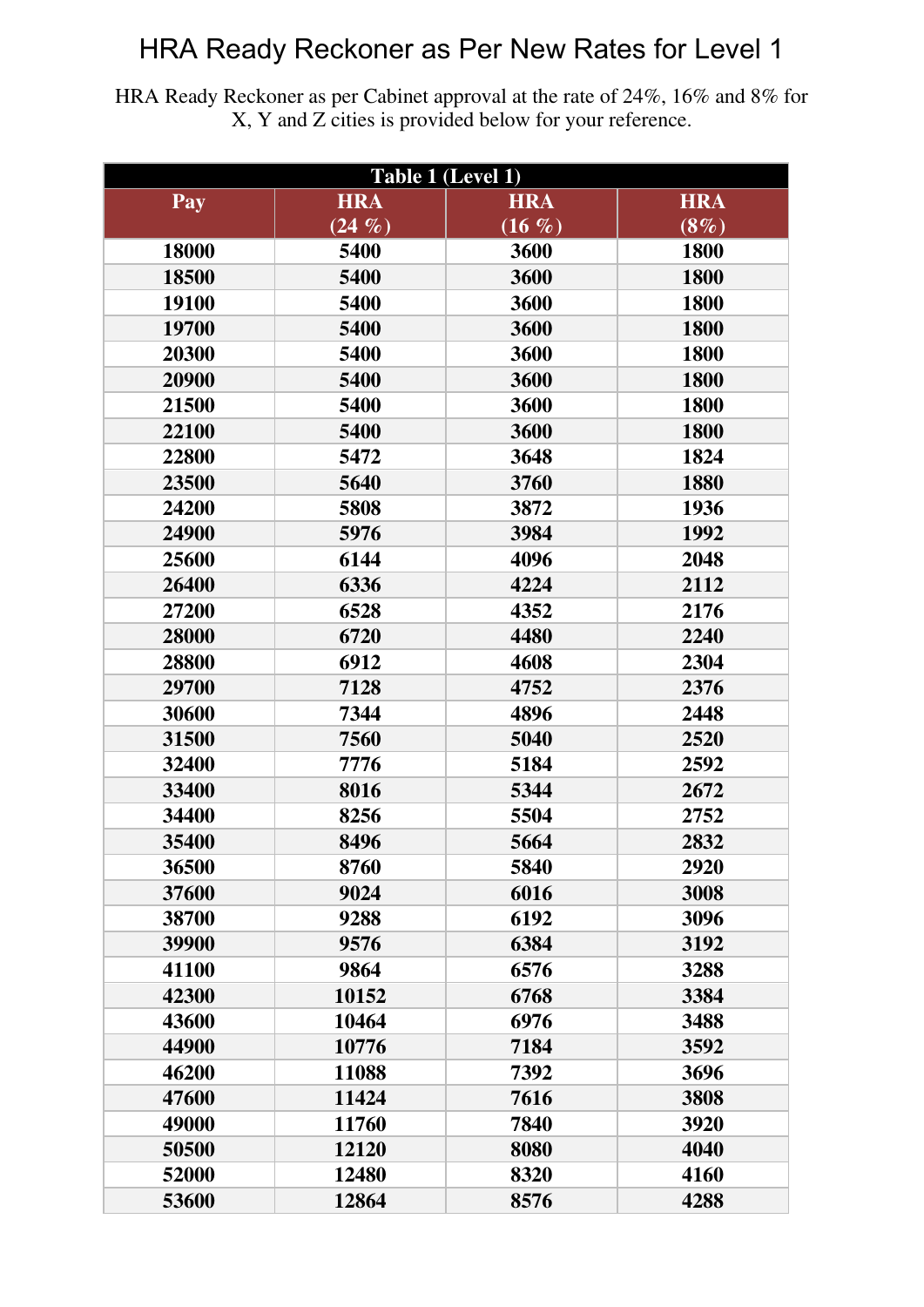HRA Ready Reckoner for Level 2 as per Cabinet approval at the rate of 24%, 16% and 8% for X, Y and Z cities is provided below for your reference.

| Table 2 (Level 2) |            |            |            |  |
|-------------------|------------|------------|------------|--|
| Pay               | <b>HRA</b> | <b>HRA</b> | <b>HRA</b> |  |
|                   | $(24 \%)$  | $(16 \%)$  | $(8\%)$    |  |
| 19900             | 5400       | 3600       | 1800       |  |
| 20500             | 5400       | 3600       | 1800       |  |
| 21100             | 5400       | 3600       | 1800       |  |
| 21700             | 5400       | 3600       | 1800       |  |
| 22400             | 5400       | 3600       | 1800       |  |
| 23100             | 5544       | 3696       | 1848       |  |
| 23800             | 5712       | 3808       | 1904       |  |
| 24500             | 5880       | 3920       | 1960       |  |
| 25200             | 6048       | 4032       | 2016       |  |
| 26000             | 6240       | 4160       | 2080       |  |
| 26800             | 6432       | 4288       | 2144       |  |
| 27600             | 6624       | 4416       | 2208       |  |
| 28400             | 6816       | 4544       | 2272       |  |
| 29300             | 7032       | 4688       | 2344       |  |
| 30200             | 7248       | 4832       | 2416       |  |
| 31100             | 7464       | 4976       | 2488       |  |
| 32000             | 7680       | 5120       | 2560       |  |
| 33000             | 7920       | 5280       | 2640       |  |
| 34000             | 8160       | 5440       | 2720       |  |
| 35000             | 8400       | 5600       | 2800       |  |
| 36100             | 8664       | 5776       | 2888       |  |
| 37200             | 8928       | 5952       | 2976       |  |
| 38300             | 9192       | 6128       | 3064       |  |
| 39400             | 9456       | 6304       | 3152       |  |
| 40600             | 9744       | 6496       | 3248       |  |
| 41800             | 10032      | 6688       | 3344       |  |
| 43100             | 10344      | 6896       | 3448       |  |
| 44400             | 10656      | 7104       | 3552       |  |
| 45700             | 10968      | 7312       | 3656       |  |
| 47100             | 11304      | 7536       | 3768       |  |
| 48500             | 11640      | 7760       | 3880       |  |
| 50000             | 12000      | 8000       | 4000       |  |
| 51500             | 12360      | 8240       | 4120       |  |
| 53000             | 12720      | 8480       | 4240       |  |
| 54600             | 13104      | 8736       | 4368       |  |
| 56200             | 13488      | 8992       | 4496       |  |
| 57900             | 13896      | 9264       | 4632       |  |
| 59600             | 14304      | 9536       | 4768       |  |
| 61400             | 14736      | 9824       | 4912       |  |
| 63200             | 15168      | 10112      | 5056       |  |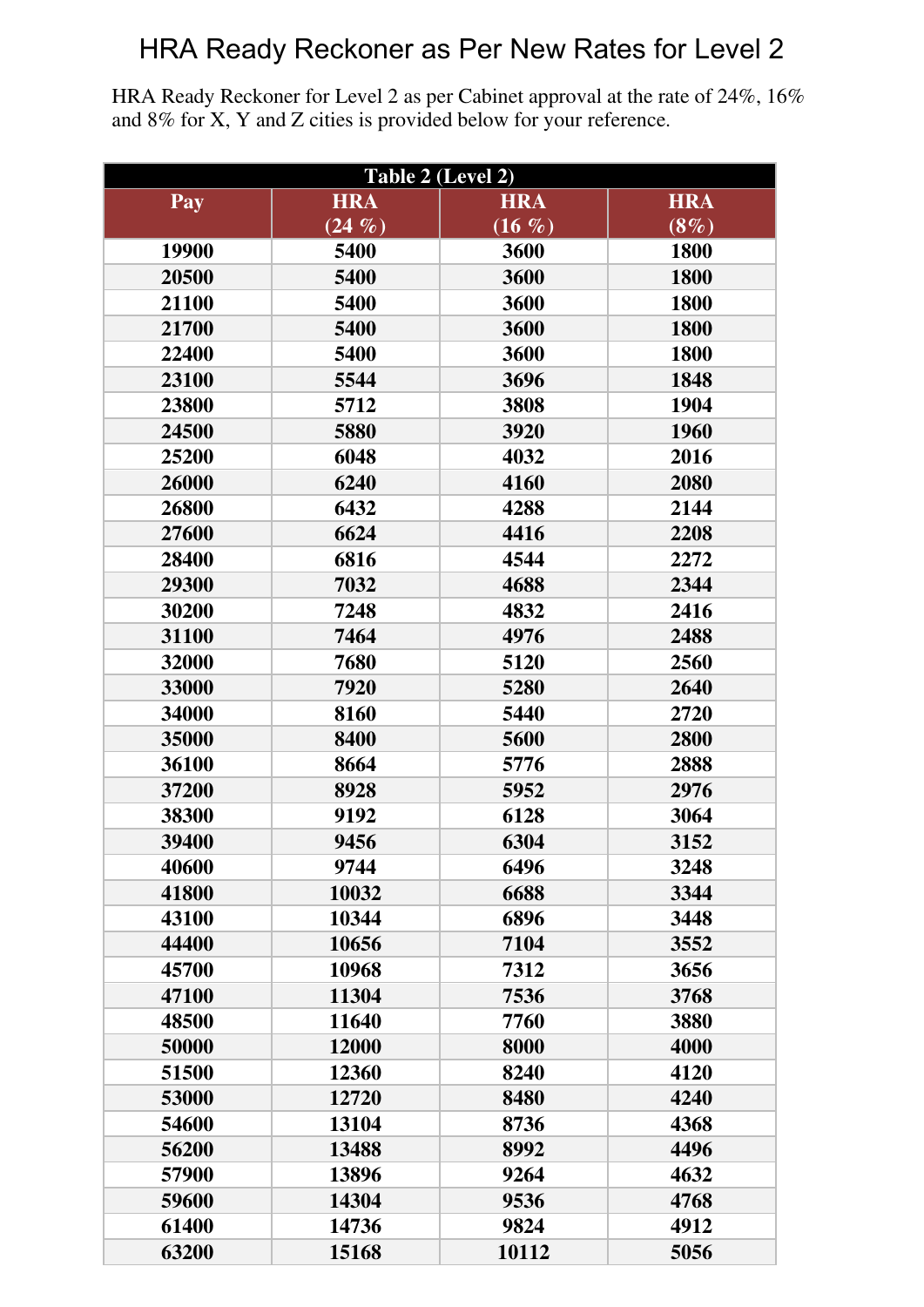HRA Ready Reckoner for Level 3 as per Cabinet approval at the rate of 24%, 16% and 8% for X, Y and Z cities is provided below for your reference.

| Table 3 (Level 3) |            |            |            |  |
|-------------------|------------|------------|------------|--|
| Pay               | <b>HRA</b> | <b>HRA</b> | <b>HRA</b> |  |
|                   | $(24 \%)$  | (16, 96)   | $(8\%)$    |  |
| 21700             | 5400       | 3600       | 1800       |  |
| 22400             | 5400       | 3600       | 1800       |  |
| 23100             | 5544       | 3696       | 1848       |  |
| 23800             | 5712       | 3808       | 1904       |  |
| 24500             | 5880       | 3920       | 1960       |  |
| 25200             | 6048       | 4032       | 2016       |  |
| 26000             | 6240       | 4160       | 2080       |  |
| 26800             | 6432       | 4288       | 2144       |  |
| 27600             | 6624       | 4416       | 2208       |  |
| 28400             | 6816       | 4544       | 2272       |  |
| 29300             | 7032       | 4688       | 2344       |  |
| 30200             | 7248       | 4832       | 2416       |  |
| 31100             | 7464       | 4976       | 2488       |  |
| 32000             | 7680       | 5120       | 2560       |  |
| 33000             | 7920       | 5280       | 2640       |  |
| 34000             | 8160       | 5440       | 2720       |  |
| 35000             | 8400       | 5600       | 2800       |  |
| 36100             | 8664       | 5776       | 2888       |  |
| 37200             | 8928       | 5952       | 2976       |  |
| 38300             | 9192       | 6128       | 3064       |  |
| 39400             | 9456       | 6304       | 3152       |  |
| 40600             | 9744       | 6496       | 3248       |  |
| 41800             | 10032      | 6688       | 3344       |  |
| 43100             | 10344      | 6896       | 3448       |  |
| 44400             | 10656      | 7104       | 3552       |  |
| 45700             | 10968      | 7312       | 3656       |  |
| 47100             | 11304      | 7536       | 3768       |  |
| 48500             | 11640      | 7760       | 3880       |  |
| 50000             | 12000      | 8000       | 4000       |  |
| 51500             | 12360      | 8240       | 4120       |  |
| 53000             | 12720      | 8480       | 4240       |  |
| 54600             | 13104      | 8736       | 4368       |  |
| 56200             | 13488      | 8992       | 4496       |  |
| 57900             | 13896      | 9264       | 4632       |  |
| 59600             | 14304      | 9536       | 4768       |  |
| 61400             | 14736      | 9824       | 4912       |  |
| 63200             | 15168      | 10112      | 5056       |  |
| 65100             | 15624      | 10416      | 5208       |  |
| 67100             | 16104      | 10736      | 5368       |  |
| 69100             | 16584      | 11056      | 5528       |  |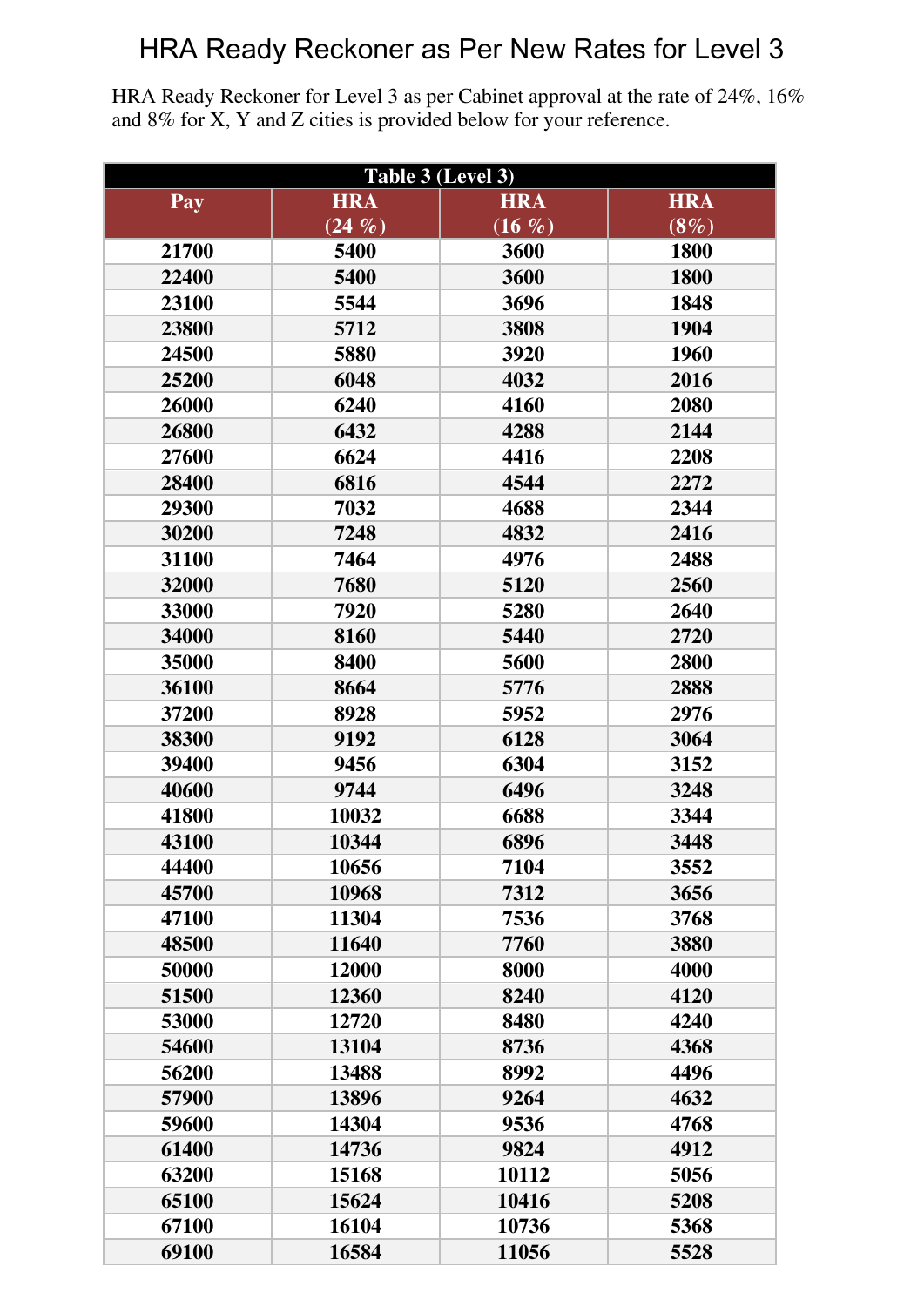HRA Ready Reckoner for Level 4 as per Cabinet approval at the rate of 24%, 16% and 8% for X, Y and Z cities is provided below for your reference.

| Table 4 (Level 4) |            |            |            |  |
|-------------------|------------|------------|------------|--|
| Pay               | <b>HRA</b> | <b>HRA</b> | <b>HRA</b> |  |
|                   | $(24 \%)$  | (16, 96)   | $(8\%)$    |  |
| 25500             | 6120       | 4080       | 2040       |  |
| 26300             | 6312       | 4208       | 2104       |  |
| 27100             | 6504       | 4336       | 2168       |  |
| 27900             | 6696       | 4464       | 2232       |  |
| 28700             | 6888       | 4592       | 2296       |  |
| 29600             | 7104       | 4736       | 2368       |  |
| 30500             | 7320       | 4880       | 2440       |  |
| 31400             | 7536       | 5024       | 2512       |  |
| 32300             | 7752       | 5168       | 2584       |  |
| 33300             | 7992       | 5328       | 2664       |  |
| 34300             | 8232       | 5488       | 2744       |  |
| 35300             | 8472       | 5648       | 2824       |  |
| 36400             | 8736       | 5824       | 2912       |  |
| 37500             | 9000       | 6000       | 3000       |  |
| 38600             | 9264       | 6176       | 3088       |  |
| 39800             | 9552       | 6368       | 3184       |  |
| 41000             | 9840       | 6560       | 3280       |  |
| 42200             | 10128      | 6752       | 3376       |  |
| 43500             | 10440      | 6960       | 3480       |  |
| 44800             | 10752      | 7168       | 3584       |  |
| 46100             | 11064      | 7376       | 3688       |  |
| 47500             | 11400      | 7600       | 3800       |  |
| 48900             | 11736      | 7824       | 3912       |  |
| 50400             | 12096      | 8064       | 4032       |  |
| 51900             | 12456      | 8304       | 4152       |  |
| 53500             | 12840      | 8560       | 4280       |  |
| 55100             | 13224      | 8816       | 4408       |  |
| 56800             | 13632      | 9088       | 4544       |  |
| 58500             | 14040      | 9360       | 4680       |  |
| 60300             | 14472      | 9648       | 4824       |  |
| 62100             | 14904      | 9936       | 4968       |  |
| 64000             | 15360      | 10240      | 5120       |  |
| 65900             | 15816      | 10544      | 5272       |  |
| 67900             | 16296      | 10864      | 5432       |  |
| 69900             | 16776      | 11184      | 5592       |  |
| 72000             | 17280      | 11520      | 5760       |  |
| 74200             | 17808      | 11872      | 5936       |  |
| 76400             | 18336      | 12224      | 6112       |  |
| 78700             | 18888      | 12592      | 6296       |  |
| 81100             | 19464      | 12976      | 6488       |  |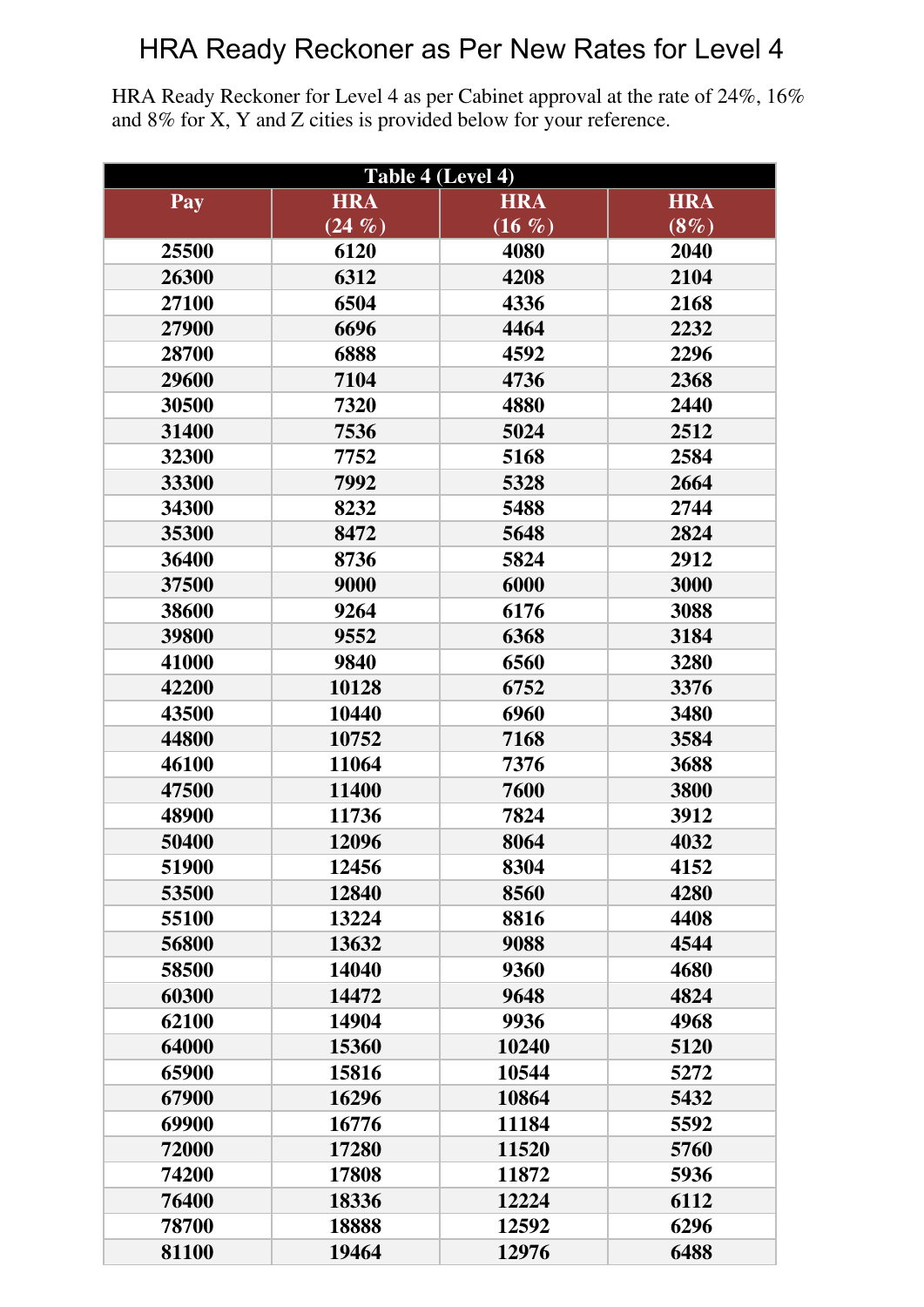HRA Ready Reckoner for Level 5 as per Cabinet approval at the rate of 24%, 16% and 8% for X, Y and Z cities is provided below for your reference.

| Table 5 (Level 5) |            |            |            |  |
|-------------------|------------|------------|------------|--|
| Pay               | <b>HRA</b> | <b>HRA</b> | <b>HRA</b> |  |
|                   | $(24 \%)$  | $(16 \%)$  | $(8\%)$    |  |
| 29200             | 7008       | 4672       | 2336       |  |
| 30100             | 7224       | 4816       | 2408       |  |
| 31000             | 7440       | 4960       | 2480       |  |
| 31900             | 7656       | 5104       | 2552       |  |
| 32900             | 7896       | 5264       | 2632       |  |
| 33900             | 8136       | 5424       | 2712       |  |
| 34900             | 8376       | 5584       | 2792       |  |
| 35900             | 8616       | 5744       | 2872       |  |
| 37000             | 8880       | 5920       | 2960       |  |
| 38100             | 9144       | 6096       | 3048       |  |
| 39200             | 9408       | 6272       | 3136       |  |
| 40400             | 9696       | 6464       | 3232       |  |
| 41600             | 9984       | 6656       | 3328       |  |
| 42800             | 10272      | 6848       | 3424       |  |
| 44100             | 10584      | 7056       | 3528       |  |
| 45400             | 10896      | 7264       | 3632       |  |
| 46800             | 11232      | 7488       | 3744       |  |
| 48200             | 11568      | 7712       | 3856       |  |
| 49600             | 11904      | 7936       | 3968       |  |
| 51100             | 12264      | 8176       | 4088       |  |
| 52600             | 12624      | 8416       | 4208       |  |
| 54200             | 13008      | 8672       | 4336       |  |
| 55800             | 13392      | 8928       | 4464       |  |
| 57500             | 13800      | 9200       | 4600       |  |
| 59200             | 14208      | 9472       | 4736       |  |
| 61000             | 14640      | 9760       | 4880       |  |
| 62800             | 15072      | 10048      | 5024       |  |
| 64700             | 15528      | 10352      | 5176       |  |
| 66600             | 15984      | 10656      | 5328       |  |
| 68600             | 16464      | 10976      | 5488       |  |
| 70700             | 16968      | 11312      | 5656       |  |
| 72800             | 17472      | 11648      | 5824       |  |
| 75000             | 18000      | 12000      | 6000       |  |
| 77300             | 18552      | 12368      | 6184       |  |
| 79600             | 19104      | 12736      | 6368       |  |
| 82000             | 19680      | 13120      | 6560       |  |
| 84500             | 20280      | 13520      | 6760       |  |
| 87000             | 20880      | 13920      | 6960       |  |
| 89600             | 21504      | 14336      | 7168       |  |
| 92300             | 22152      | 14768      | 7384       |  |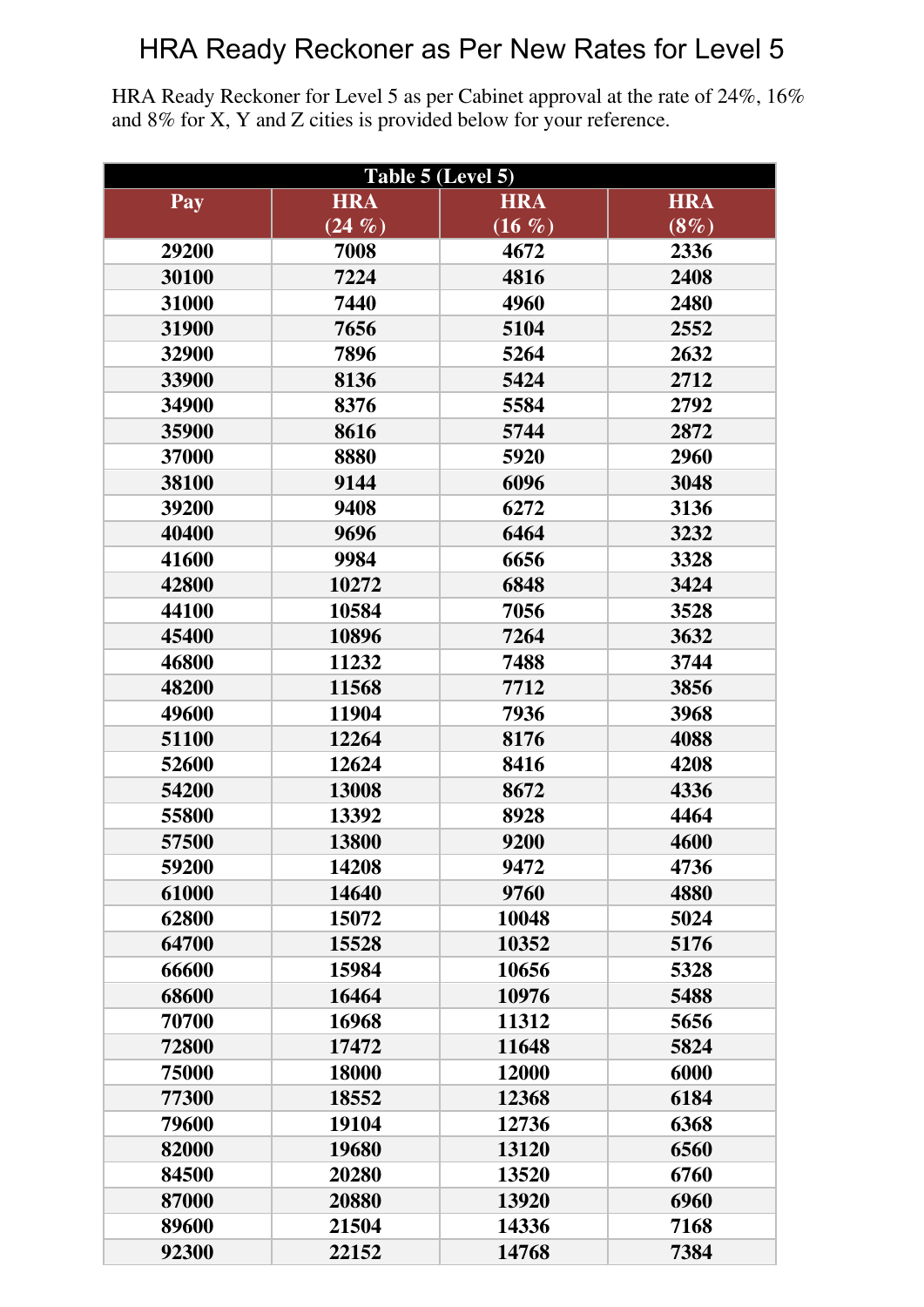HRA Ready Reckoner for Level 6 as per Cabinet approval at the rate of 24%, 16% and 8% for X, Y and Z cities is provided below for your referance.

| Table 6 (Level 6) |            |            |            |  |
|-------------------|------------|------------|------------|--|
| Pay               | <b>HRA</b> | <b>HRA</b> | <b>HRA</b> |  |
|                   | $(24 \%)$  | $(16 \%)$  | $(8\%)$    |  |
| 35400             | 8496       | 5664       | 2832       |  |
| 36500             | 8760       | 5840       | 2920       |  |
| 37600             | 9024       | 6016       | 3008       |  |
| 38700             | 9288       | 6192       | 3096       |  |
| 39900             | 9576       | 6384       | 3192       |  |
| 41100             | 9864       | 6576       | 3288       |  |
| 42300             | 10152      | 6768       | 3384       |  |
| 43600             | 10464      | 6976       | 3488       |  |
| 44900             | 10776      | 7184       | 3592       |  |
| 46200             | 11088      | 7392       | 3696       |  |
| 47600             | 11424      | 7616       | 3808       |  |
| 49000             | 11760      | 7840       | 3920       |  |
| 50500             | 12120      | 8080       | 4040       |  |
| 52000             | 12480      | 8320       | 4160       |  |
| 53600             | 12864      | 8576       | 4288       |  |
| 55200             | 13248      | 8832       | 4416       |  |
| 56900             | 13656      | 9104       | 4552       |  |
| 58600             | 14064      | 9376       | 4688       |  |
| 60400             | 14496      | 9664       | 4832       |  |
| 62200             | 14928      | 9952       | 4976       |  |
| 64100             | 15384      | 10256      | 5128       |  |
| 66000             | 15840      | 10560      | 5280       |  |
| 68000             | 16320      | 10880      | 5440       |  |
| 70000             | 16800      | 11200      | 5600       |  |
| 72100             | 17304      | 11536      | 5768       |  |
| 74300             | 17832      | 11888      | 5944       |  |
| 76500             | 18360      | 12240      | 6120       |  |
| 78800             | 18912      | 12608      | 6304       |  |
| 81200             | 19488      | 12992      | 6496       |  |
| 83600             | 20064      | 13376      | 6688       |  |
| 86100             | 20664      | 13776      | 6888       |  |
| 88700             | 21288      | 14192      | 7096       |  |
| 91400             | 21936      | 14624      | 7312       |  |
| 94100             | 22584      | 15056      | 7528       |  |
| 96900             | 23256      | 15504      | 7752       |  |
| 99800             | 23952      | 15968      | 7984       |  |
| 102800            | 24672      | 16448      | 8224       |  |
| 105900            | 25416      | 16944      | 8472       |  |
| 109100            | 26184      | 17456      | 8728       |  |
| 112400            | 26976      | 17984      | 8992       |  |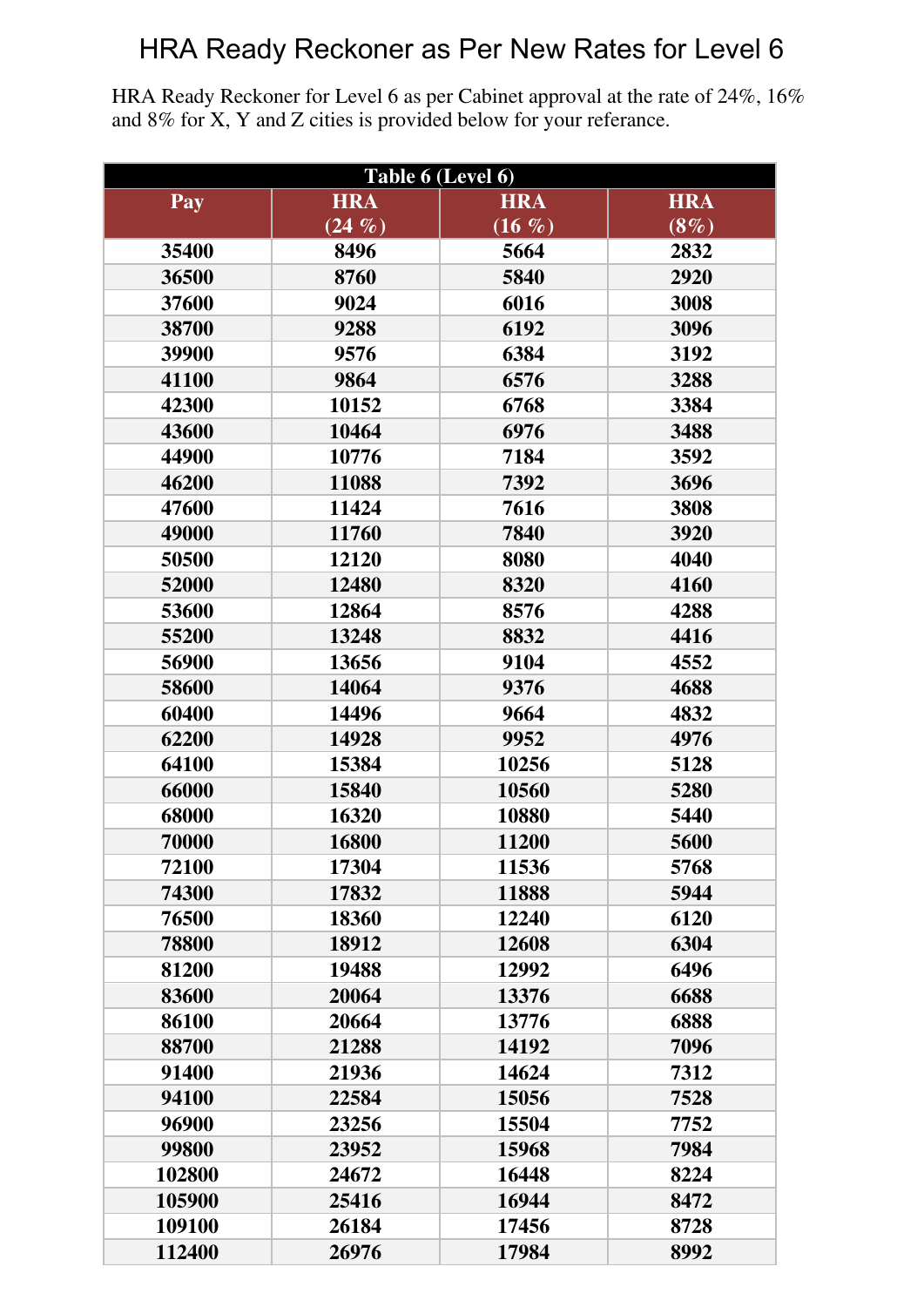HRA Ready Reckoner for Level 7 as per Cabinet approval at the rate of 24%, 16% and 8% for X, Y and Z cities is provided below for your reference.

| Table 7 (Level 7) |            |            |            |  |
|-------------------|------------|------------|------------|--|
| Pay               | <b>HRA</b> | <b>HRA</b> | <b>HRA</b> |  |
|                   | $(24 \%)$  | $(16 \%)$  | $(8\%)$    |  |
| 44900             | 10776      | 7184       | 3592       |  |
| 46200             | 11088      | 7392       | 3696       |  |
| 47600             | 11424      | 7616       | 3808       |  |
| 49000             | 11760      | 7840       | 3920       |  |
| 50500             | 12120      | 8080       | 4040       |  |
| 52000             | 12480      | 8320       | 4160       |  |
| 53600             | 12864      | 8576       | 4288       |  |
| 55200             | 13248      | 8832       | 4416       |  |
| 56900             | 13656      | 9104       | 4552       |  |
| 58600             | 14064      | 9376       | 4688       |  |
| 60400             | 14496      | 9664       | 4832       |  |
| 62200             | 14928      | 9952       | 4976       |  |
| 64100             | 15384      | 10256      | 5128       |  |
| 66000             | 15840      | 10560      | 5280       |  |
| 68000             | 16320      | 10880      | 5440       |  |
| 70000             | 16800      | 11200      | 5600       |  |
| 72100             | 17304      | 11536      | 5768       |  |
| 74300             | 17832      | 11888      | 5944       |  |
| 76500             | 18360      | 12240      | 6120       |  |
| 78800             | 18912      | 12608      | 6304       |  |
| 81200             | 19488      | 12992      | 6496       |  |
| 83600             | 20064      | 13376      | 6688       |  |
| 86100             | 20664      | 13776      | 6888       |  |
| 88700             | 21288      | 14192      | 7096       |  |
| 91400             | 21936      | 14624      | 7312       |  |
| 94100             | 22584      | 15056      | 7528       |  |
| 96900             | 23256      | 15504      | 7752       |  |
| 99800             | 23952      | 15968      | 7984       |  |
| 102800            | 24672      | 16448      | 8224       |  |
| 105900            | 25416      | 16944      | 8472       |  |
| 109100            | 26184      | 17456      | 8728       |  |
| 112400            | 26976      | 17984      | 8992       |  |
| 115800            | 27792      | 18528      | 9264       |  |
| 119300            | 28632      | 19088      | 9544       |  |
| 122900            | 29496      | 19664      | 9832       |  |
| 126600            | 30384      | 20256      | 10128      |  |
| 130400            | 31296      | 20864      | 10432      |  |
| 134300            | 32232      | 21488      | 10744      |  |
| 138300            | 33192      | 22128      | 11064      |  |
| 142400            | 34176      | 22784      | 11392      |  |